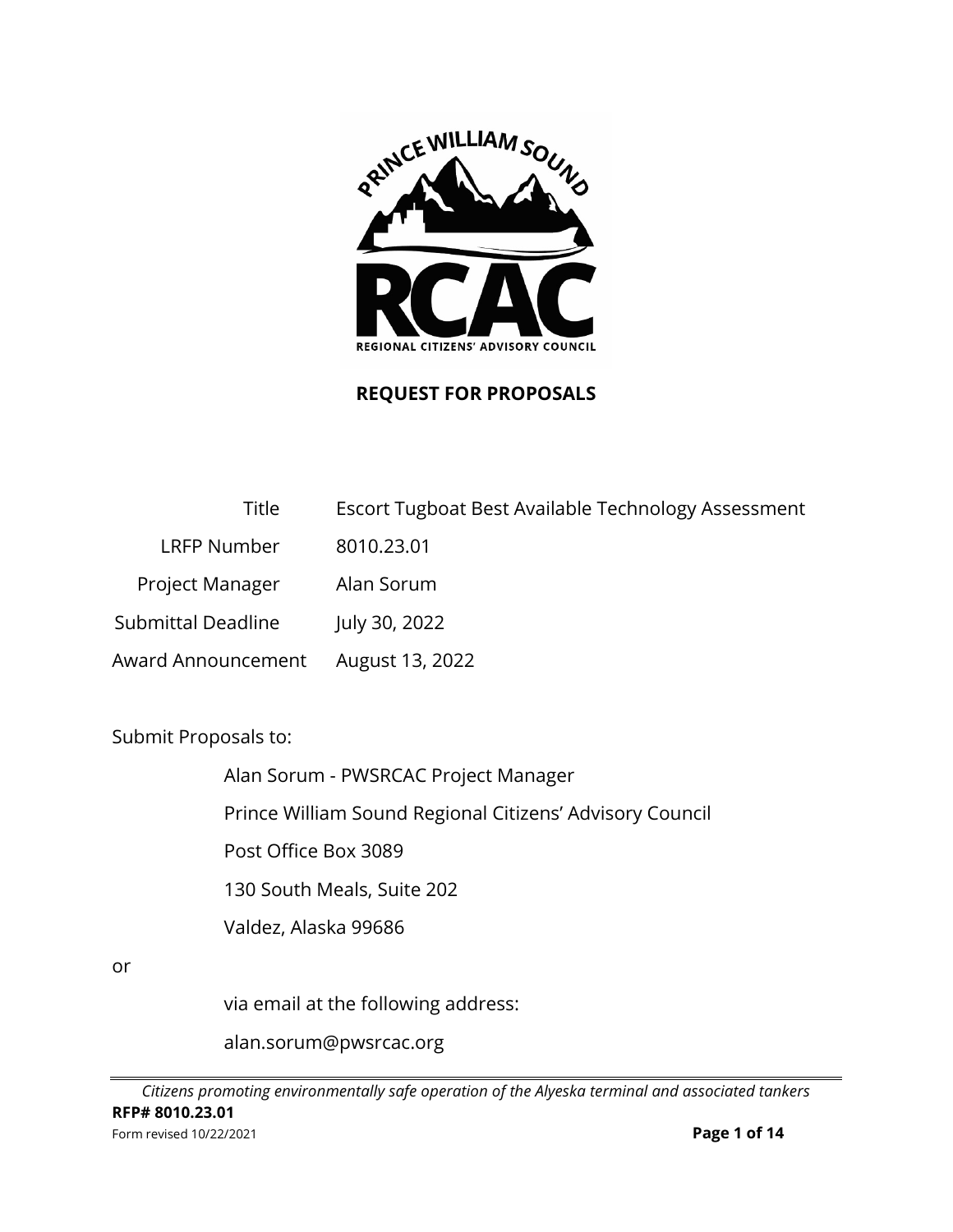To verify receipt of proposal, proposer must contact Alan Sorum before the submittal deadline.

## **Proposal submission requirements:**

- a. Proposals shall be submitted in electronic form in Adobe Portable Document form (PDF), Acrobat 7.0 or later. The PDF file for the proposal itself shall be created directly from the authoring application. It is permissible but not preferred for appendices and other attachments to the proposal to be submitted in scanned PDF format.
- b. To assure consideration, proposals must be received by Prince William Sound Regional Citizens' Advisory Council (PWSRCAC) by the deadline. Proposals received after the deadline may be considered but only if they can be accommodated by PWSRCAC's review process. Additional information provided after the deadline may also be considered but only if such information can be accommodated by the review process.

Inquiries regarding this request for proposals shall be directed via email to the project manager named above.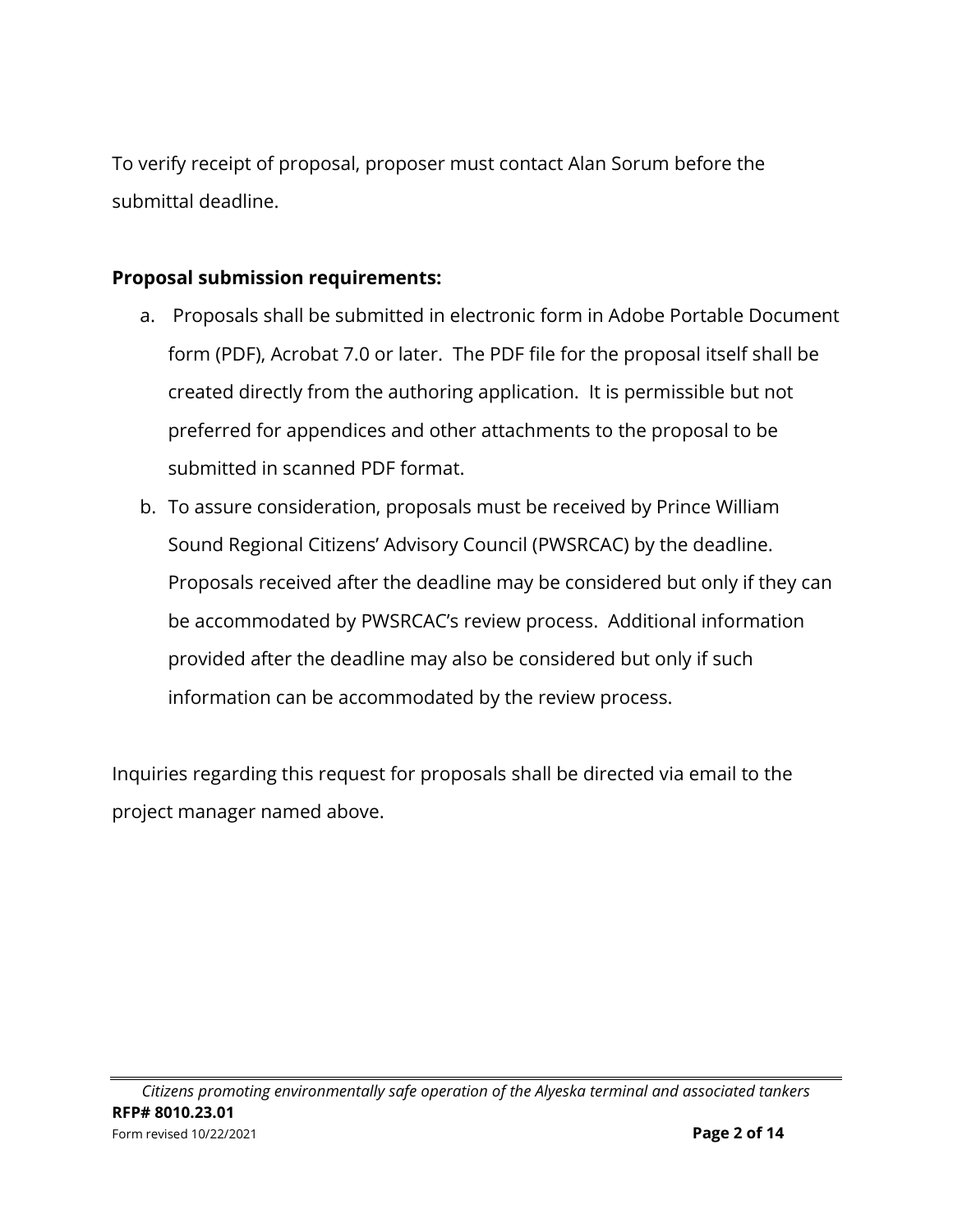#### **REQUEST FOR PROPOSALS**

The PWSRCAC is inviting contractor proposals to assess current best practices and use of technology in the design of highly capable escort tugboats. Using the standards described in this process, a comparison will be made to the vessels currently being used for this purpose in Prince William Sound. The final work product of this effort is a report detailing the findings of this study and an oral report on the project provided to the Council Board of Directors.

#### **ABOUT PWSRCAC**

MISSION STATEMENT: *Citizens promoting environmentally safe operation of the Alyeska terminal and associated tankers.*

PWSRCAC was formed following the Exxon Valdez oil spill to advise Alyeska Pipeline Service Company and the public on issues related to oil spill prevention and response and mitigating the environmental impacts of terminal and tanker operations. PWSRCAC also advises oil shippers, regulatory agencies and elected officials on these issues.

PWSRCAC's membership comprises communities affected by the Exxon Valdez oil spill and interest groups with a stake in safe oil transportation in the region. PWSRCAC's 18 member organizations are communities and boroughs impacted by the 1989 Exxon Valdez oil spill, as well as Native, commercial fishing, aquaculture, recreation, tourism and environmental representatives.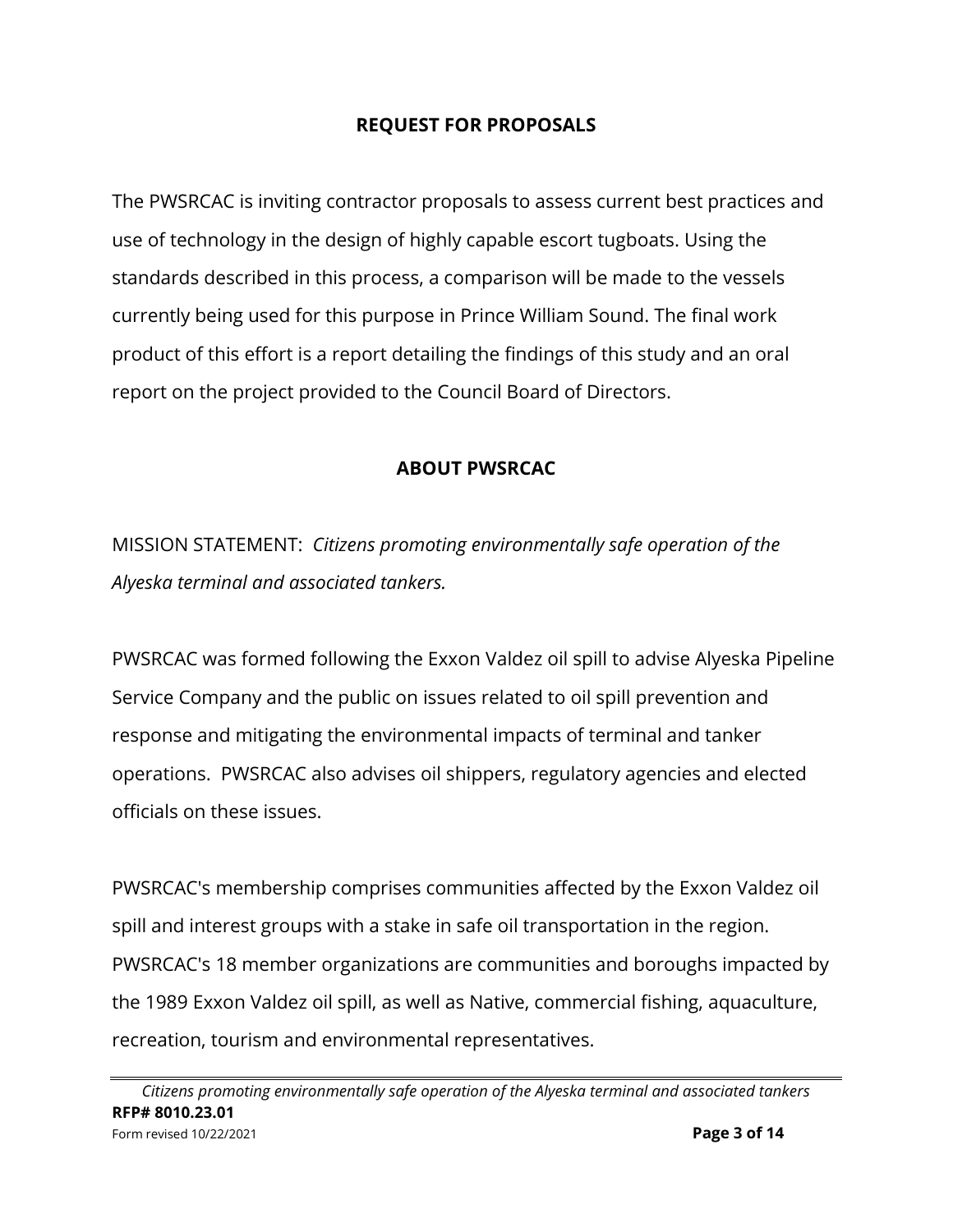PWSRCAC was chartered as a non-profit corporation by the State of Alaska on December 26, 1989. PWSRCAC is funded under a contract with Alyeska and is certified as the alternative voluntary advisory group for Prince William Sound under the Oil Pollution Act of 1990 (OPA90).

*Please note: All of PWSRCAC's products, and the products resulting from contracts, are considered public information. Proposals and work plans may be distributed throughout the organization for review and comment. Proprietary information should not be submitted in any proposal. PWSRCAC will not knowingly reveal the contents of a proposal that is not subsequently accepted for contract; however, PWSRCAC accepts no liability should such contents inadvertently be revealed to third parties.* 

#### **1. PROJECT**

#### **INTRODUCTION**

PWSRCAC has long had an interest in the capabilities of vessels used within Prince William Sound to support the safe transportation of crude oil. Past research projects have included the Council's participation in SAFETUG II, a study by Det Norske Veritas (DNV) evaluating the effective escort notations of the Enhanced Tractor Tug (ETT) and Prevention and Response Tug (PRT) vessels, studies by Robert Allan, Ltd., reviewing best practices in design of escort tugboats and work done by Glosten to evaluate escort tugboats. One goal of the Council has been to use data developed through these efforts to establish a baseline that can be used to determine what constitutes best available technology and identify gaps in use of this technology.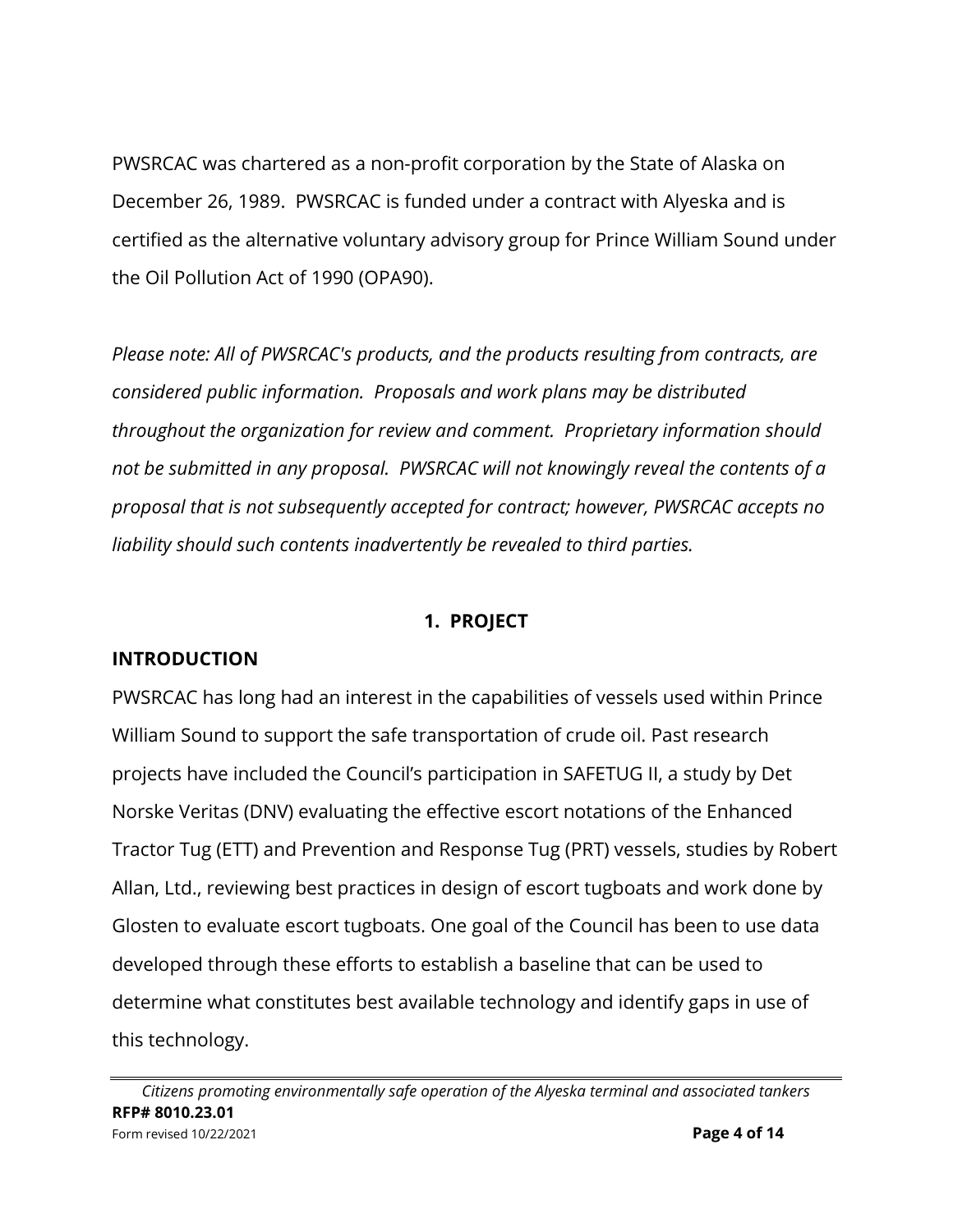A guidance document used in the Prince William Sound tanker escort system is the Vessel Escort and Response Plan (VERP). The VERP defines an escort vessel (also labeled as sentinel escorts in the document) as, "Any vessel that is assigned and dedicated to a tanker during escort transit and is fendered and outfitted with towing gear." In the VERP, the Edison Chouest Offshore (ECO) ASD 4517 tugboats are identified as being primary escorts in the system.

PWSRCAC's Port Operations and Vessel Traffic Systems (POVTS) Committee believes adoption of the highest standards representing use of best available technology for escort tugboats represents a true chance to implement preventive measures that will reduce crude oil spills in Prince William Sound and the Gulf of Alaska. The project will seek to assess and describe the current worldwide best practices being used in the design and operation of highly capable escort tugboats. Using the resulting description of best practices, a comparison will be made with Edison Chouest Offshore ASD 4517 class tugboats currently being used as tanker escorts.

#### **GOALS and DELIVERABLES**

Information gathered and developed from this research project will be used to build on the base of information that PWSRCAC has previously completed. Advances in technology dictate reevaluation of current standards of technology and this evaluation represents a chance to identify best practices that might otherwise be overlooked. Project results will be shared with the public, industry, and regulatory stakeholders.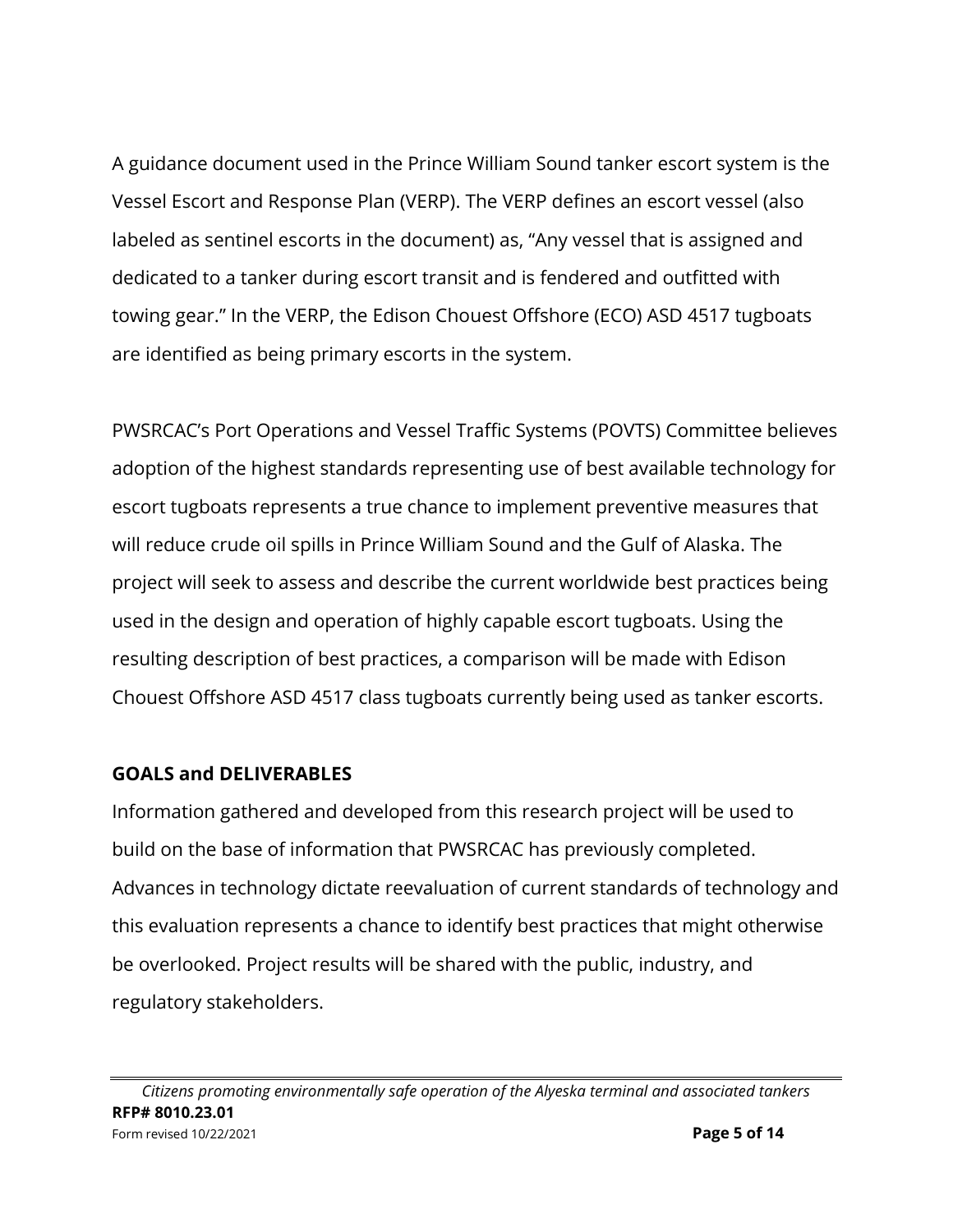## **DESCRIPTION of REQUESTED WORK**

**Scope of Work.** Proposals will address the ability of the contractor to carry out the following tasks, along with any further recommendations that could benefit the project:

## **A. Present Vessel Inventory and Data Compilation**

- **a. Data Collection.** Collect information on latest escort towboat technologies used in other jurisdictions worldwide. Contact major marine design, shipyards, and towing firms for information concerning their most recent escort tugboat builds.
- **b. Research Review.** Review most recent research pertaining to escort tugboats, with a focus on vessel performance in high wind and sea states. Consider independent research, as well as work previously performed by the Consultant.

#### **B. Analysis of Vessel Performance**

**a. Escort Tugboat Analysis.** Conduct an analysis of what would constitute Best Available Technology (BAT) for a world class escort tugboat, considering the following characteristics: particulars, stability, seakeeping, bollard pull, speed, endurance, range, direct towing capability, exhaust emissions reduction technology, firefighting fitness, salvage ability, escort towing fitness, and towing gear.

# **C. Best Available Technology Gap Analysis**

**a. Presently Used Escort Tugboat Comparison.** Compile a

comparison of current escort tugboat builds that represent the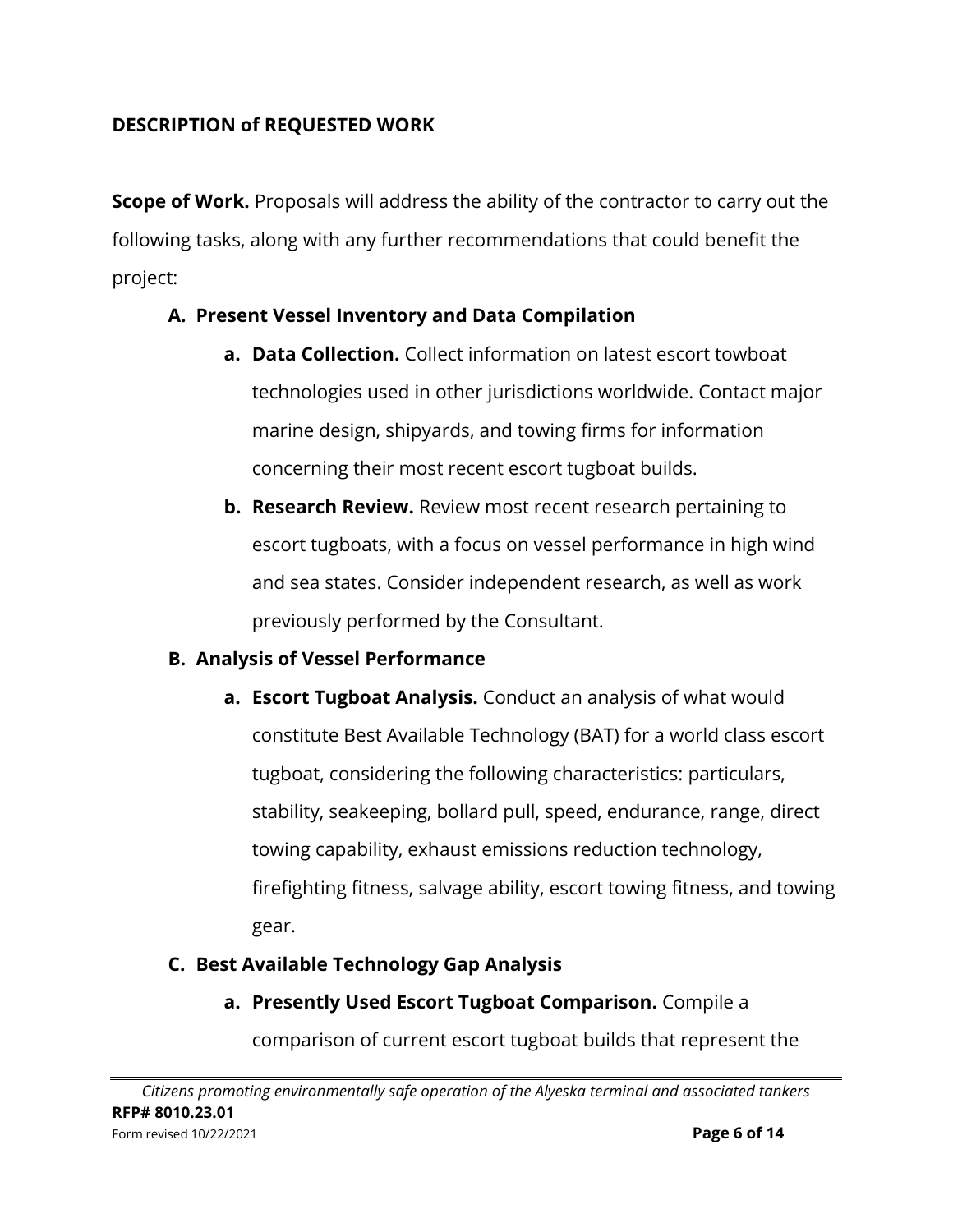best available technology being used worldwide today. This comparison will identify performance per vessel length, displacement, and power; direct towing performance per unit power, review vessel towing and seakeeping capabilities, stability characteristics, and winch performance versus line forces generated.

- **b. Gap Analysis.** Identify any gaps or deficiencies in the present Prince William Sound escort system that could be filled or improved by use of the best escort tugboat designs currently available.
- **c. Escort Tugboat State of the Art.** Compare the vessels representing the best escort tugboat designs available worldwide today to the eight (8) stipulated criteria (18 AAC 75.445 (k) (3)) used by the Alaska Department of Environmental Conservation (ADEC) to determine BAT. Construct a matrix detailing each of these eight criteria to be included in the final report.

# **D. Draft Final Report**

a. Provide a summary report defining all findings of the study and advising what would constitute the best available technology for an escort tugboat used in PWS service.

# **Schedule and Completion Date**

Proposals Due: July 30, 2022 Award Announcement: August 13, 2022 Final Report: December 30, 2022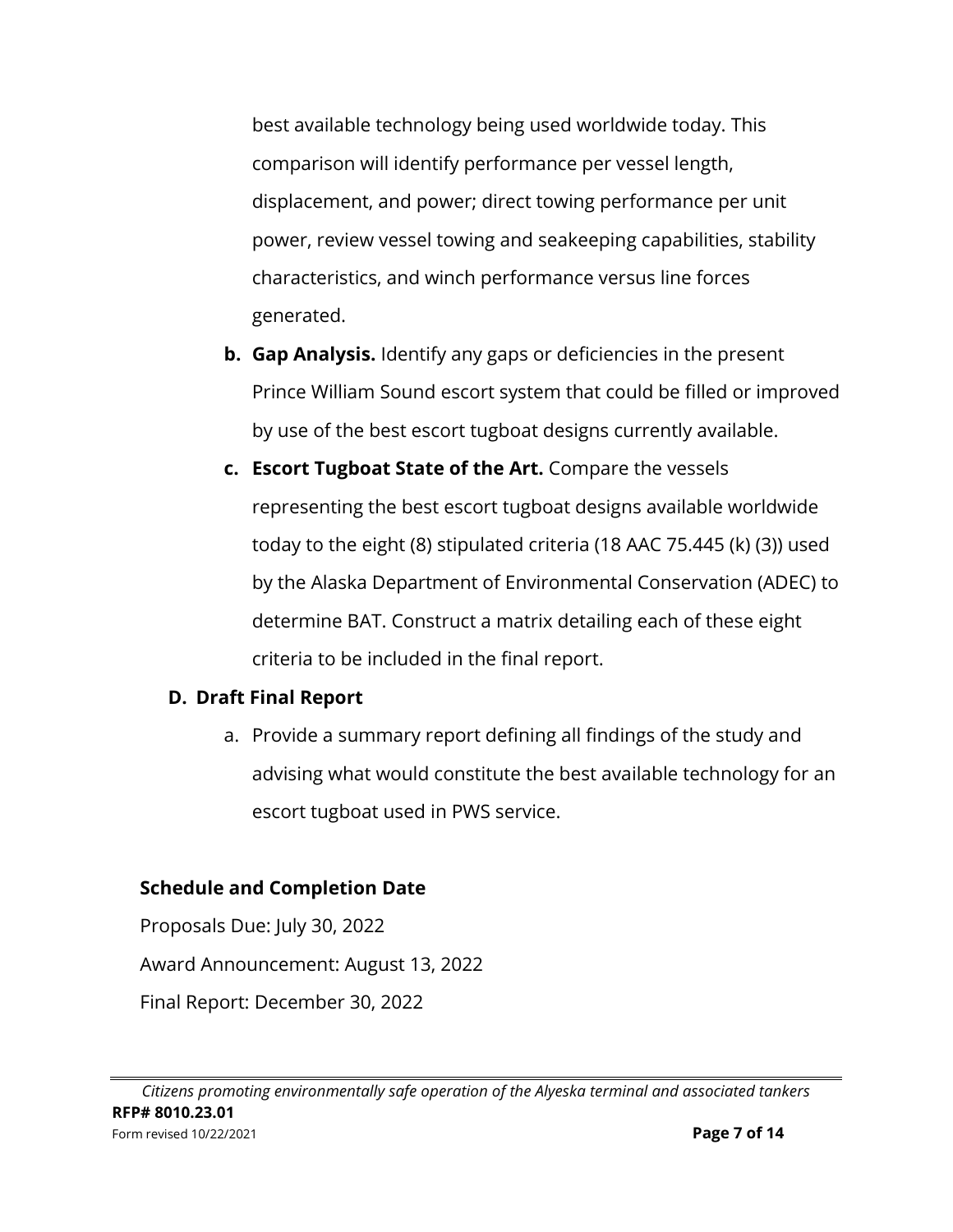# **2. GENERAL REQUIREMENTS**

**PWSRCAC Costs.** PWSRCAC is not liable for any costs incurred by the proposer during the proposal preparation.

**Single Point of Contact.** The contractor will designate one person as the project manager and point of contact with PWSRCAC. In the case of multiple investigators, one shall be designated as the lead to serve as the project manager and point of contact.

**Subcontracts.** Proposers may subcontract minor portions of the contract. However, the proposer must have the major elements of expertise in house and demonstrate the ability to manage the subcontractor.

**Schedule**. Progress reports shall be submitted to the project manager upon completion of each phase described in the scope of work. At a minimum, progress reports shall include:

- a. An introduction;
- b. An overview of progress to date;

c. Identification of any difficulties encountered in accomplishing the work;

- d. A schedule for completion of the remaining tasks; and
- e. Specific recommendations concerning the matters addressed.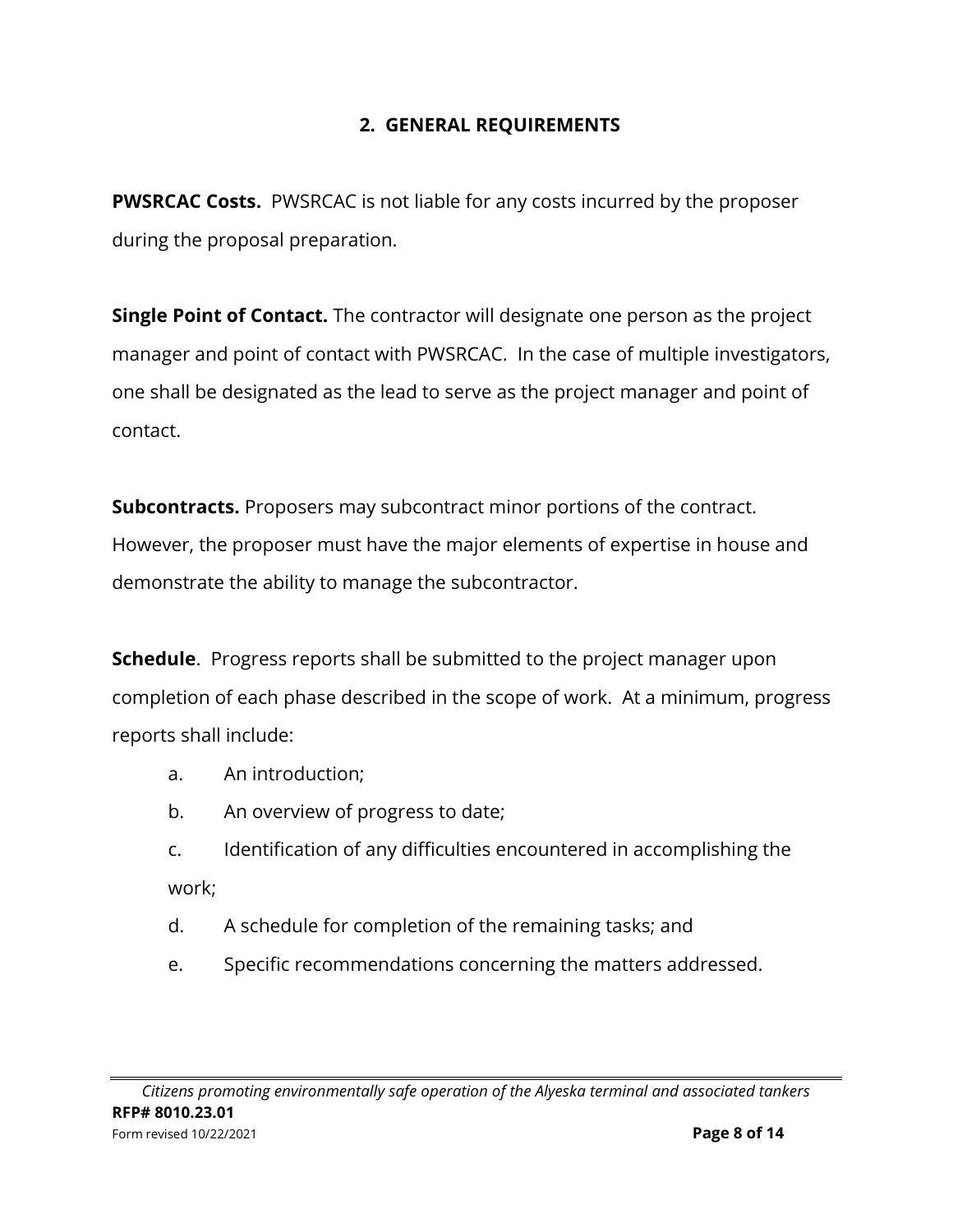**Final Report**. The contractor shall submit a written final report. The final written report shall include an executive summary and be of a professional quality suitable for release.

The Final report must be submitted in a portable document format (pdf) version optimized for web viewing and created directly from the authoring application using Adobe Acrobat 7.0 or later. Project maps, photos or other graphics shall be included as part of the digital submittal in a common graphic format. Any data or collection of information resulting from work done under the contract is the property of PWSRCAC and shall be submitted either in Microsoft Access or Excel to PWSRCAC.

**Oral Report.** The contractor will deliver an oral presentation at a future PWSRCAC Board of Directors meeting upon completion of the work.

**Final Payment.** A portion of the total payment to the contractor will be withheld until all requirements are met. No interest will be paid on any withheld payments.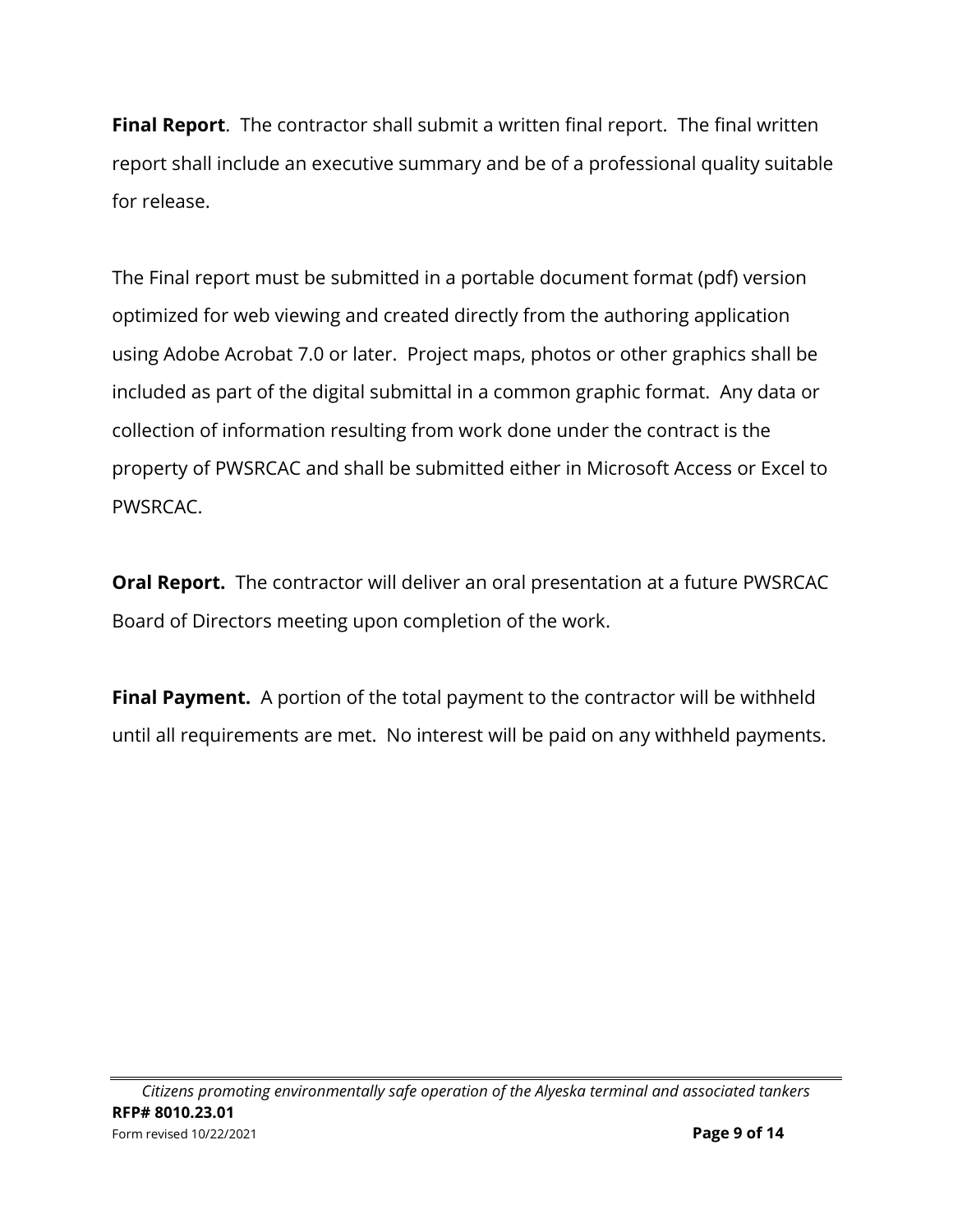## **3. REQUIRED PROPOSAL CONTENTS**

Any submitted proposal shall include the following, as appropriate to the requirements of the scope of work:

#### **Cover Sheet**

- Name, address, telephone number and facsimile number of proposer
- RFP Title and Number
- Name of Principal Consultant(s)
- Cost of Proposal

**Table of Contents.** May include a list of Tables and Figures if appropriate.

**Introduction.** This section shall include the RFP title and number, brief general discussion of the problem and the proposed project. Scientific and technical terms shall be clearly defined, and a list of pertinent enclosures included.

**Goals and Deliverables.** Describe how the proposer intends to address the specific goals and provide the deliverables of the work requested, as listed above.

**Materials and Methods.** Describe in detail the methods to be used and how they will produce the deliverables. Cite references and provide background information where applicable and as needed.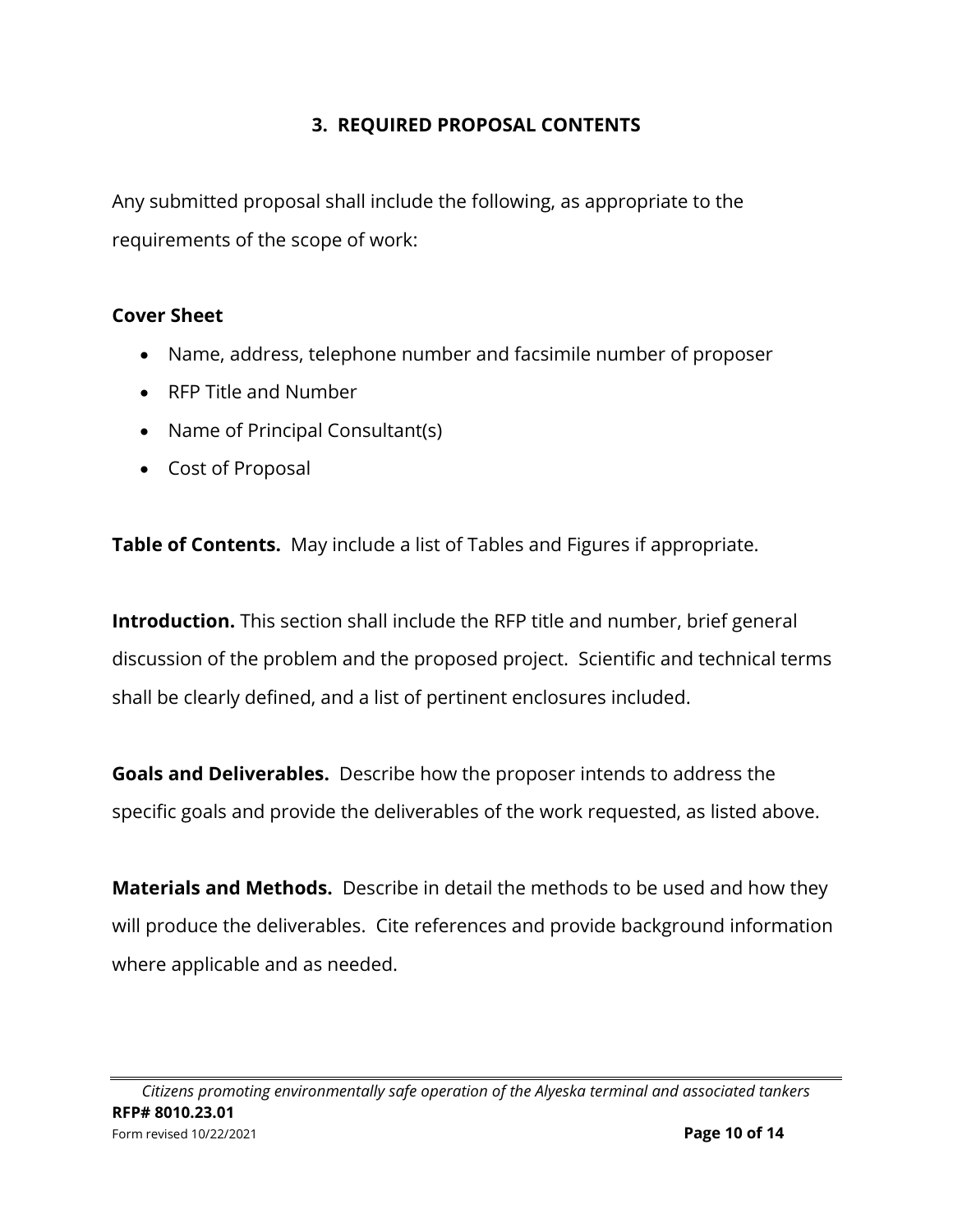**Project Duration and Work Schedule.** Describe the schedule in which the proposed work will be completed. Include specific milestones, work phase completion dates and the timing of progress reports. Indicate what will be achieved by the completion of each milestone or phase of work.

**Management Scheme.** Clearly describe how the work will be managed, including the role of each key individual expected to be involved in the work. Provide names and resumes of each. This section should also include information on how the scope, time and costs of the project will be controlled.

**Budget.** Include information about the total costs (cited in U.S. Dollars), of professional fees, expenses and contingencies. In instances of overhead rates or administrative fees, give percent of direct personnel cost. Provide a breakdown of hours per individual and rates per individual. If subcontractors are to be used, indicate the percentage of work to be performed by each subcontractor with respect to the entire proposed scope of work.

**Consultant/Contractual Services.** Indicate if, how, and why a subcontractor will be used for any portion of the work.

**Logistics and On-Site Visits.** Describe logistics and schedules for all travel in conjunction with the proposed work.

**Statement of Qualifications.** Describe, relevant to the proposed work, previous work experience, related technical accomplishments, and educational background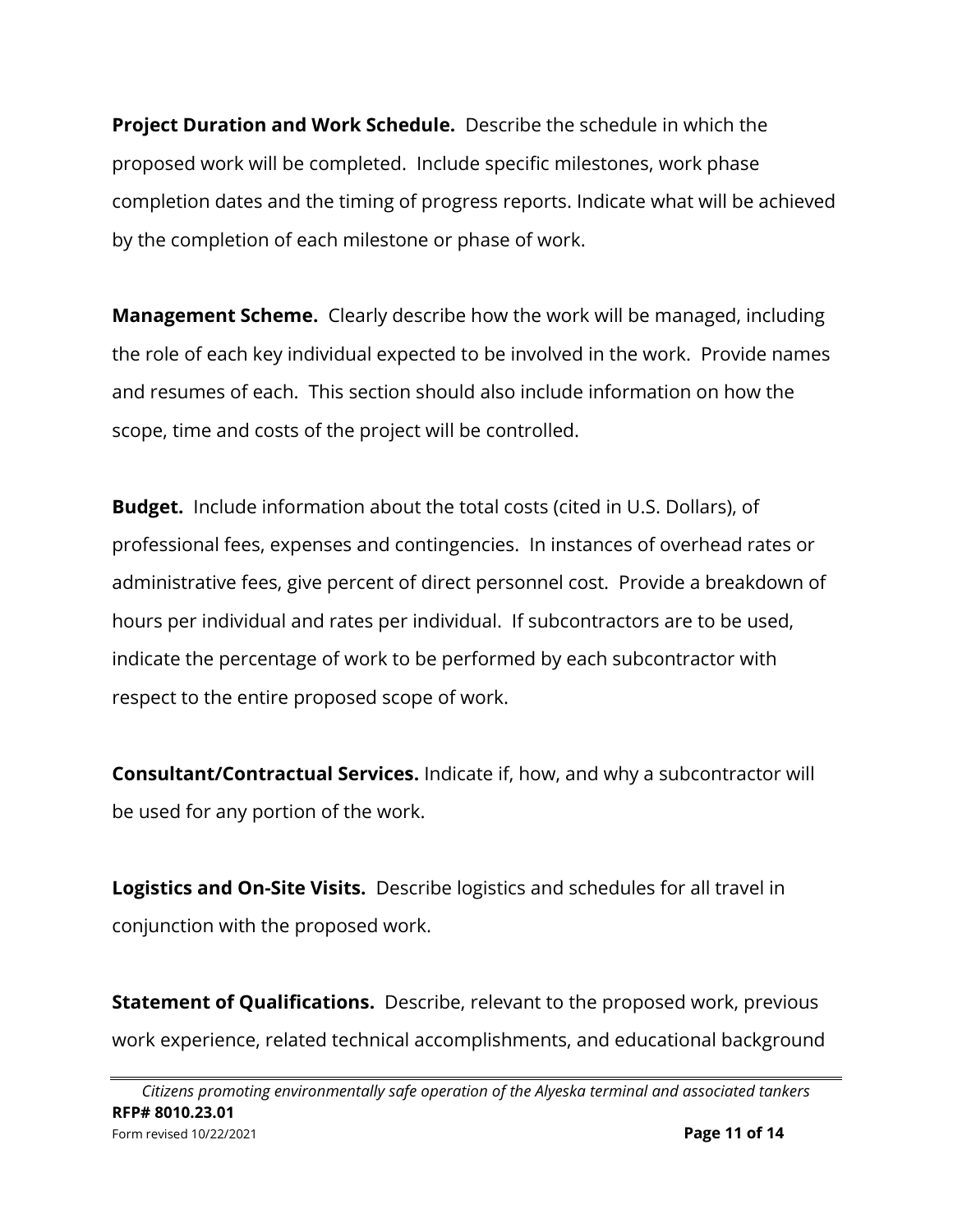of each of the principal investigators and subcontractors if used. If multiple investigators are involved, describe the role of each individual.

**References.** The names, contact persons, and telephone numbers of firms for which the respondent recently performed services shall be included. A minimum of three such references is suggested.

**Conflict of Interest.** Describe all financial, business, or personal ties contractor has to Alyeska Pipeline Service Company or members of the Alyeska consortium, excluding normal commercial purchases of petroleum products.

# **4. SUBMITTAL AND EVALUATION PROCESS**

**A. Evaluation Criteria.** Proposals will be evaluated based on, but not limited to, the following:

- **1) Proposal Format.** Does the proposal follow the requested format?
- **2) Proposed Scope of Work.** Does the proposal clearly address the requested scope of work?
- **3) Technical Approach.** Is the proposed approach to the scope of work technically feasible?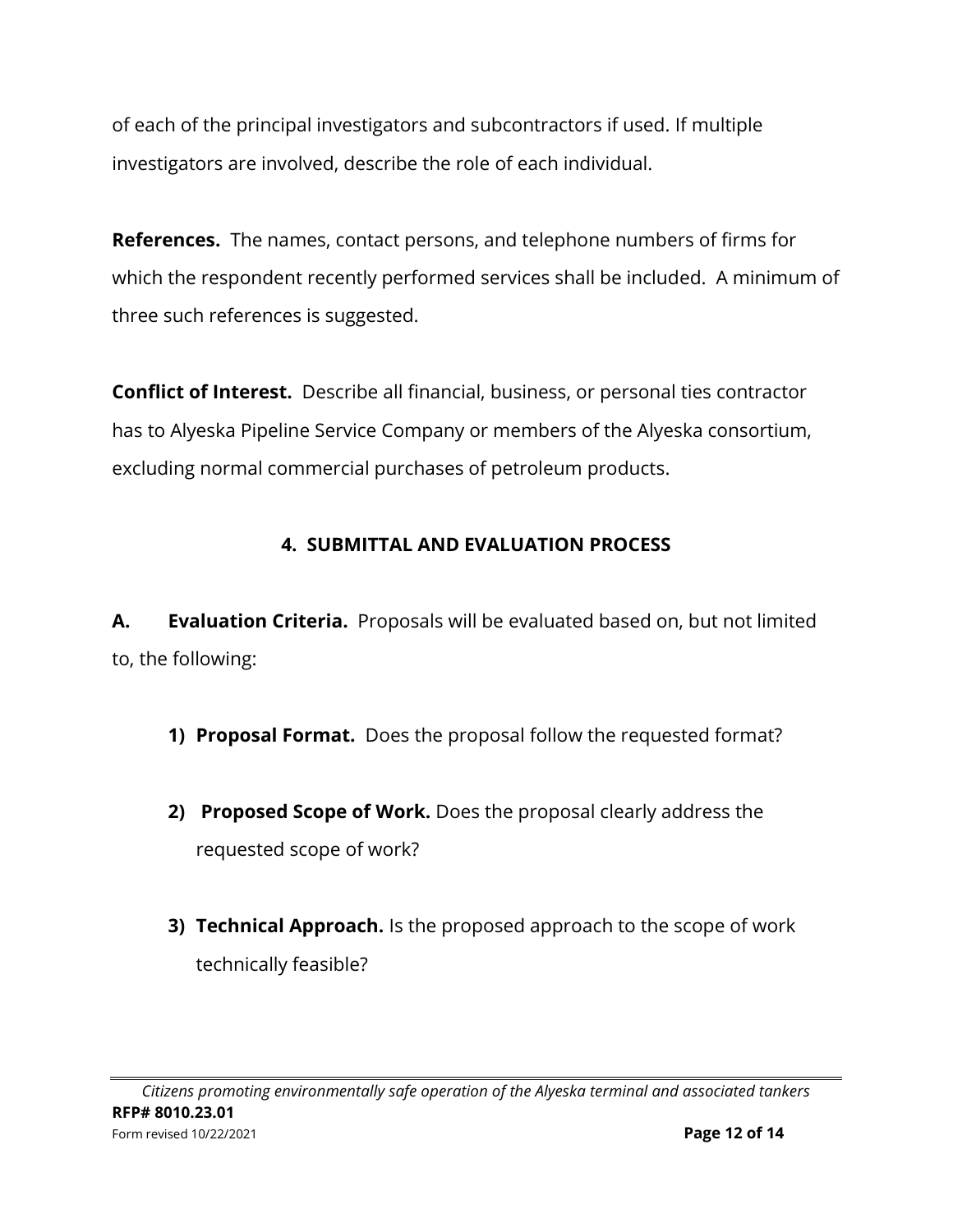- **4) Qualifications.** Does the principal investigator possess expertise and experience to assure successful completion of the scope of work?
- **5) Management Scheme.** Will the proposed management scheme reasonably lead to successful development of the deliverables?
- **6) Schedule.** Is the proposed schedule for completion of the scope of work in accordance with the requested project duration and schedule?
- **7) Deliverables.** Are the proposed deliverables in accordance with the deliverables requested in the scope of work?
- **8) References and Conflicts of Interest.** Does a reference check indicate proposer has the potential to successfully complete the proposed scope of work? If conflicts of interest are stated, are they sufficiently relevant to preclude an offer to perform the work for PWSRCAC?
- **9) Budget and Cost Justification.** Is the budget reasonable and adequate for the work proposed? Does the budget provide good value for the funds requested?

**B. Contract Award.** The successful proposal will be the one that, in PWSRCAC's sole opinion, best meets the needs as outlined in this RFP. If PWSRCAC determines that no proposal completely meets all of the needs outlined in the RFP, PWSRCAC shall have the option not to accept any proposal or enter into any contract